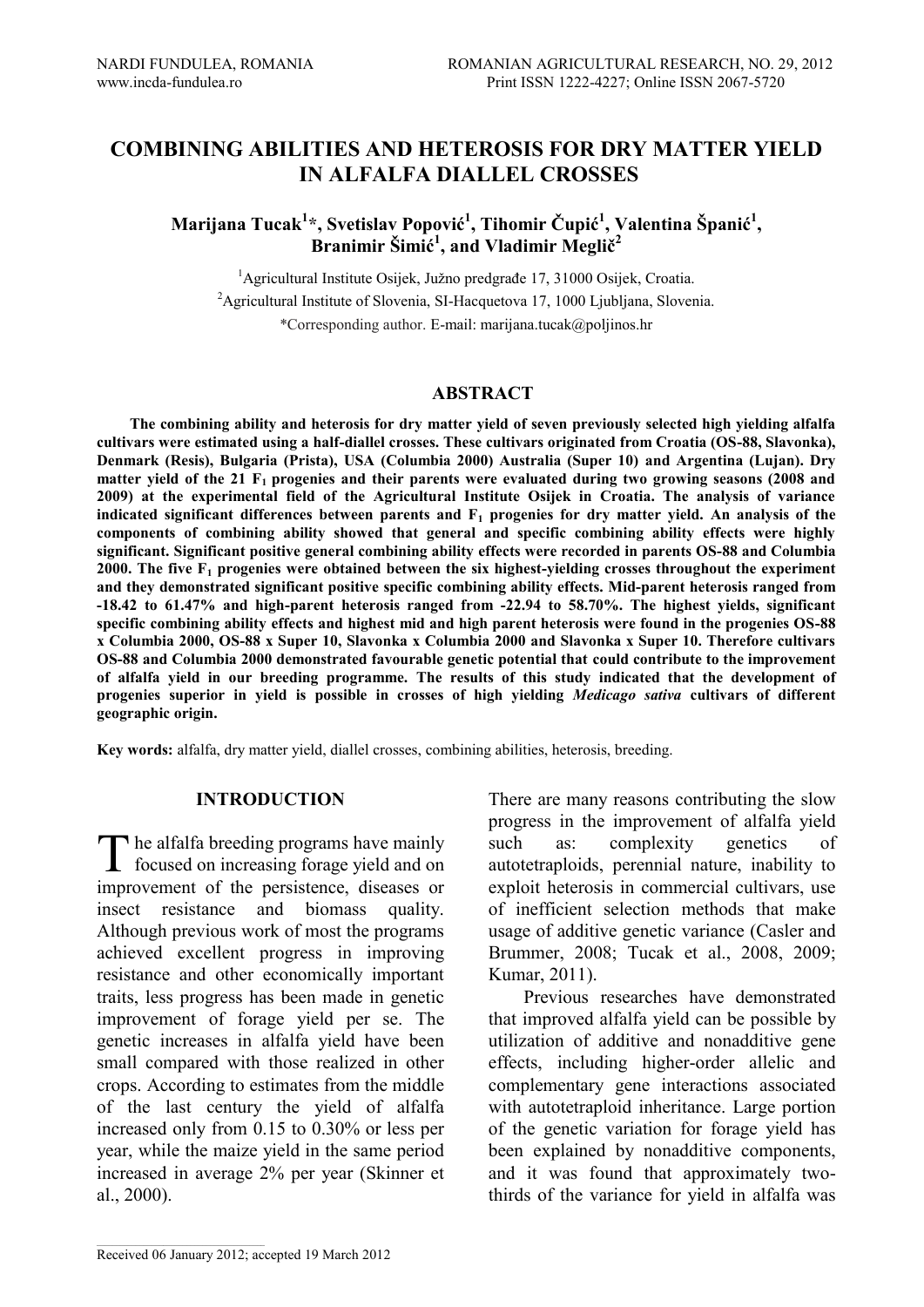nonadditive (Rowe and Hill, 1981; Dudley et al., 1969).

The importance of general (GCA) and specific combining ability (SCA) in determining forage yield has been documented. Several studies reported a significant amount of GCA (additive gene action) contributing to genetic variation of forage yield, while SCA (nonadditive gene action) was not significant which is explained by the fact that in some experiments half-sibs were used as parents instead of clones. Also, detection of SCA effect in alfalfa, which is an autotetraploid, is very difficult due to existence of both trigenic and tetragenic gene action. According to Riday and Brummer (2002), Segovia-Lerma et al. (2004) and Bhandari et al. (2007), SCA effects can be detected by crossing genetically divergent and distant genotypes/populations of alfalfa to produce hybrids/progenies. When diallel analysis is used in crossing divergent populations, the degree of expression additive and nonaditive genetic variance, possible heterotic groups in the parental components and degree of heterosis expression can be determined, and this may contribute in increasing forage yield per se in alfalfa breeding programs (Brummer, 1999; Riday et al., 2003; Milić et al., 2011).

The objectives of this study were: (i) to estimate combining abilities and heterosis for dry matter yield using a half-diallel crosses system between alfalfa cultivars of different geographical origin, (ii) to evaluate dry matter yield of the parents and their  $F_1$  progenies for determining heterotic responses, and (iii) to demonstrate the genetic potential of cultivars which will be used to improve alfalfa yield in our breeding programme.

## **MATERIAL AND METHODS**

#### **Selection of parental cultivars**

Seven alfalfa cultivars of different geographic origin were used as parents in this experiment: OS-88 and Slavonka created at the Agricultural Institute Osijek from Croatia, Columbia 2000 from USA, Resis from Denmark, Super 10 from Australia, Prista from Bulgaria and Lujan from Argentina. In previous research (from 2004 till 2006) in field trials (nurseries, RCBD design in three replications, 108 spaced plants/germplasm) at the Agricultural Institute Osijek, these seven cultivars were selected for the current study, because of their highest yielding performance among 72 alfalfa germplasm.

## **Crossing, experimental design and field evaluation**

The seven selected parental cultivars were crossed in the field during July 2007 in a half-dialel mating design. For each pairwise cross, five individual plants were randomly chosen from each of the two cultivars. Plants were hand-crossed without emasculation (approximately 80 flowers/cross pair, i.e. 400 flowers/combination). After elimination of all open flowers on the inflorescence of female plant, the remaining closed flowers were opened, pollinated by sterile glass containing pollen of male plant and finally protected by small transparent paper bags. Seeds from each female plant in all cross combinations were harvested separately by hand at the end of August 2007. Five seed samples of each combination were bulked in equal frequency. The seven selected parental cultivars and their  $21 \text{ F}_1$  progenies were sown at March 2008 in a peat pellets and grown in a greenhouse for the next one months. Well-developed young plants (144 plants/progenies and parents in total) were transplanted in the field of the Agricultural Institute Osijek. Field experiment was designed as a randomised complete block with four replications. Each plot consisted of three 5.5 m long rows spaced approximately 40 cm apart. Twelve plants spaced approximately 50 cm apart were planted in each row for a total of 36 plants for each progeny/parent per plot. The plants were cut three times during 2008 (July-September) and six times during 2009 (May-October). In both growing seasons, forage yield data were collected on all individual plants of each progeny/parent in all cuts. The cutting was done manually by sickle at a cutting height of approximately 7 cm above the ground. Immediately after cutting, the green mass yield of each plant was weighed in the field using an electronic balance (Ohaus Scout II).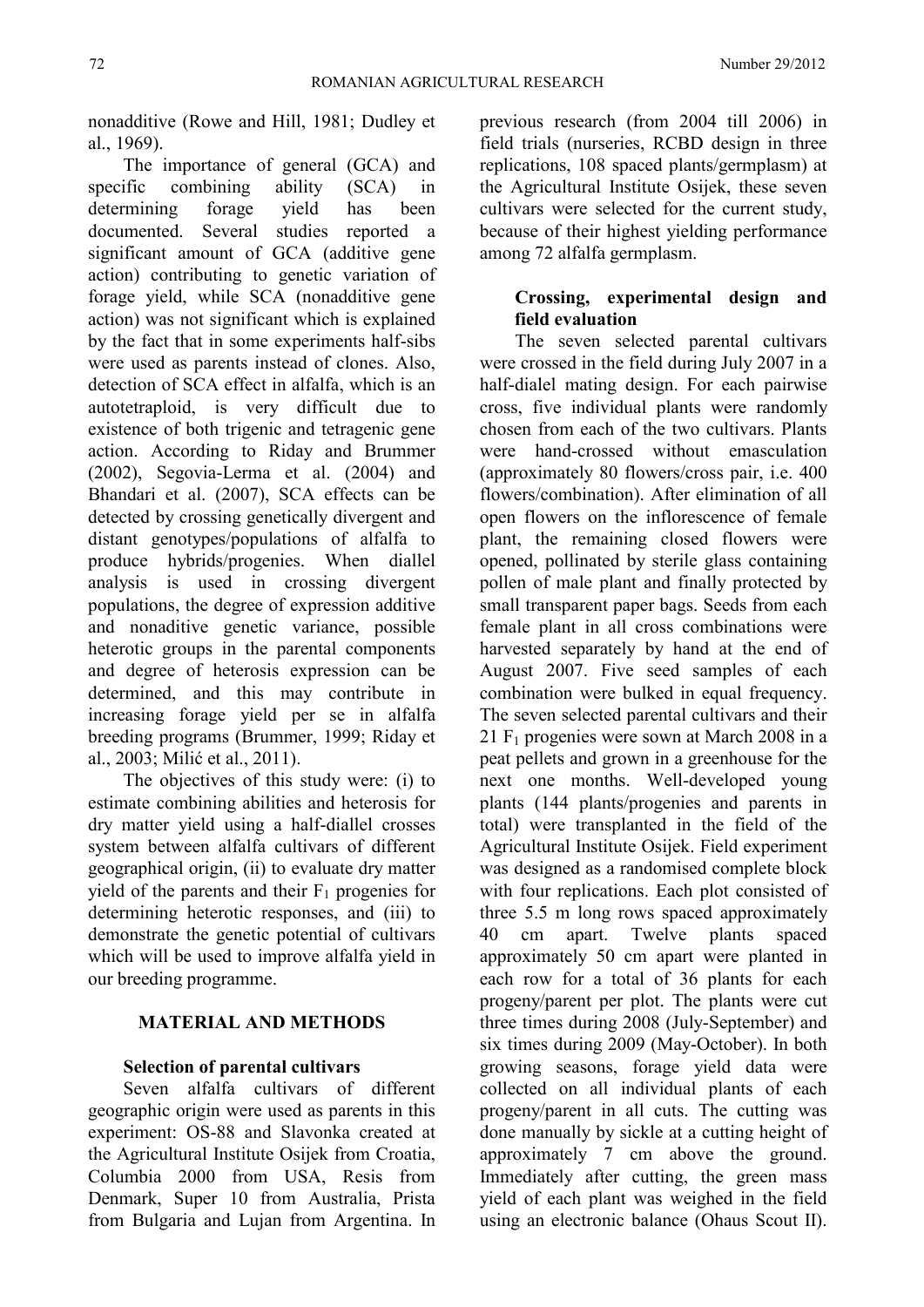To determine the dry matter yield fresh forage samples (approximately 500 g) were taken randomly from each plot of all progenies/parents at each cutting. After weighing, the samples were dried at 105°C for 24 h and weighed again to determine the percentage of dry matter. The dry matter yield  $(g$  plant<sup>-1</sup>) was calculated as dry matter content  $\times$  green mass yield/100, and expressed as a two-year average of the total yield per year.

### **Data analysis**

The analyses of variance (ANOVA) for general combining ability (GCA) and specific combining ability (SCA) for dry matter yield were carried out according to Griffing's (1956) Method 2 (parents and  $F_1$  progenies) Model 1 (fixed effects) with the diallel analysis package of MSTAT-C software (MSTAT-C, 1990). Comparisons of the yield performance of the parents and their progenies were made on the basis of a least significant differences (LSD) mean separation test.

Mid-parent heterosis (MPH), which describes the performance of crosses (F1) relative to average performance of their parents  $(P_1$  and  $P_2$ ), and high-parent heterosis

(HPH), which describes performance of crosses (F1) relative to the highest-yielding parent (HP), were estimated according to Hallauer and Miranda (1988) and computed as follows:

 $MPH = 100 \text{ x } [F1 - \{(P1 + P2)/2\} / (P1 +$ P2 $/2$ ] and HPH = 100 x (F1 – HP $/H$ P

The significance of heterosis effects was estimated using a Student t-test (Al Lawati et al., 2010).

### **RESULTS AND DISCUSSION**

The analysis of variance of the diallel crosses revealed significant differences between parents and  $F_1$  progenies for dry matter yield.

The highly significant GCA and SCA effect obtained in this study indicated that both additive and nonaditive genetic effects were involved in the control of dry matter yield in alfalfa (Table 1). This implies that dry matter yield improvement can be achieved by accumulating favourable alleles and exploiting heterosis effects.

*Table 1*. Analysis of variance in alfalfa diallel crosses for dry matter yield, conducted according to Griffing's Method 2 (1956)

| Sources of<br>variation | Degrees of freedom | Sum of squares | Mean square | F-value   |
|-------------------------|--------------------|----------------|-------------|-----------|
| <b>Blocks</b>           |                    | 2984.00        | 1491.99     | 1.19      |
| Genotypes               | 27                 | 418403.45      | 15496.42    | $12.32**$ |
| GCA                     |                    | 232817.14      | 38802.85    | 30.84**   |
| <b>SCA</b>              | 21                 | 185586.30      | 8837.44     | $7.02**$  |
| Error                   | 54                 | 67946.90       | 1258.27     |           |

\*\*Significant at P < 0.01 level, GCA = General combining ability, SCA = Specific combining ability.

In the present study, the mean square of GCA was nearly fourfold higher compared to that for SCA, suggesting that additive effect was of the major importance. The predominance of GCA in determining forage yield of alfalfa has been documented in previous studies of several authors (Song and Walton, 1975; Hill, 1983; Groose and Bingham, 1988; Roy et al., 2002; Segovia-Lerma et al., 2004; Bhandari et al., 2007; Milić et al., 2011). Yield performance of the parents and their  $F_1$  progenies are presented in Table 2. Parent cultivars differed significantly in average dry matter yield, which ranged from  $205.16$  g plant<sup>-1</sup> (cultivar Prista) to  $289.46$  g plant<sup>-1</sup> (cultivar Columbia 2000). Significantly higher yields, in comparison to other cultivars, had Columbia 2000 and Lujan  $(274.26 \text{ g plant}^{-1})$ . These two cultivars achieved yields, of 14.46% and 8.54% higher, respectively, in comparison to average dry matter yield of all parents  $(252.66 \text{ g plant}^{-1})$ . The average yield of all progenies was 284.25 g plant-1 . Nine progenies (OS-88 x Columbia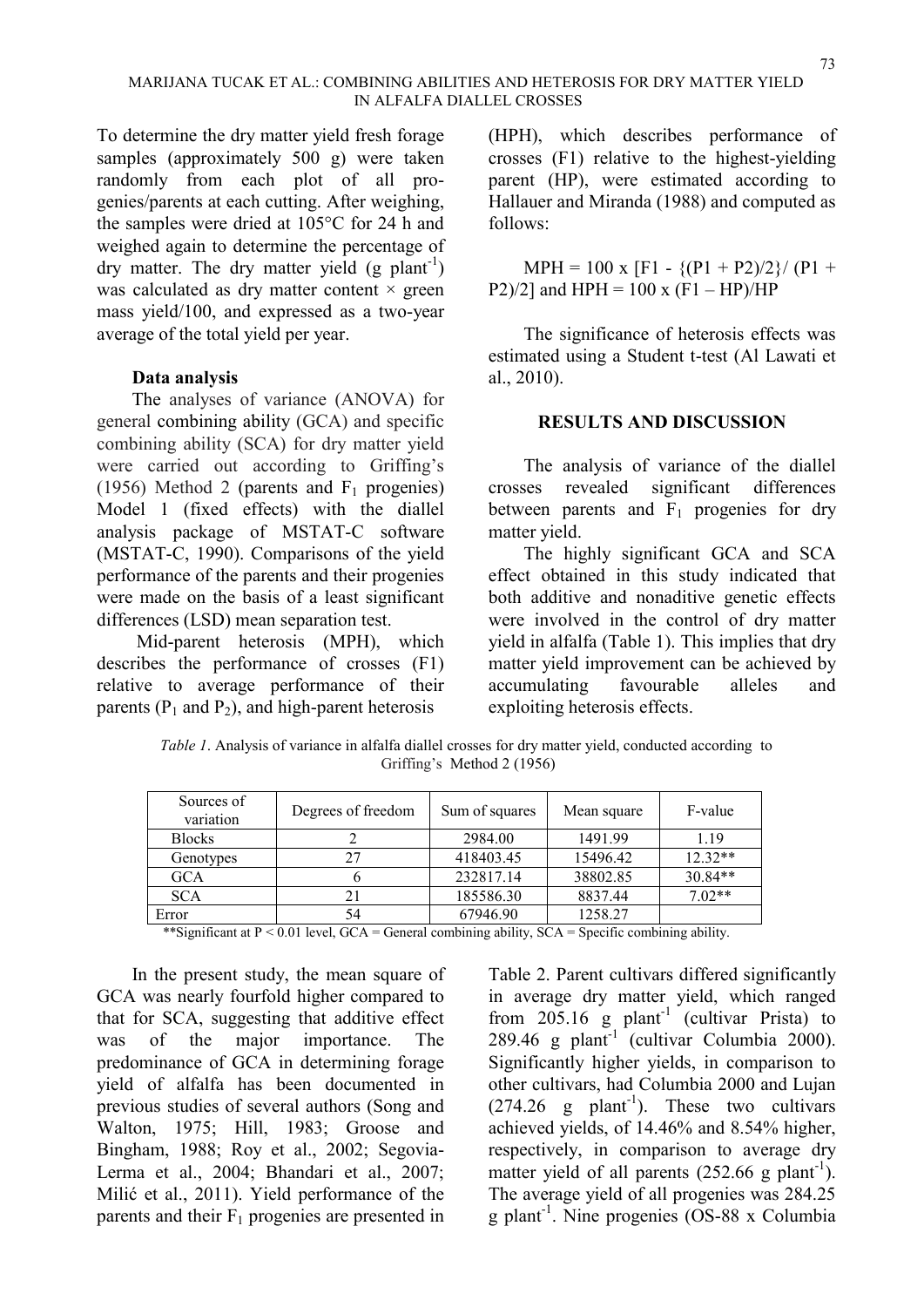2000, Slavonka x Columbia 2000, OS-88 x Super 10, Slavonka x Super 10, Columbia 2000 x Super 10, and all cross combinations with cultivar Lujan, excluding those with cultivars Prista and Resis) of the total 21, had yields significantly higher than the average of the parents. This progenies obtained higher yields, in a range from 23.10% (311.04 g plant<sup>-1</sup> in crosses Super 10 x Lujan) to  $72.30\%$  $(435.34 \text{ g plant}^{-1} \text{ in crosses OS-88 x Columbia})$ 2000), when compared with the average yield of the parents. The progeny which had parents

with high yielding performance from the same geographical origin (Croatian cultivars OS-88 and Slavonka) had lower yield than progenies that were obtained from crosses between genetically divergent cultivars. These results are consistent with previous studies of Segovia-Lerma et al. (2004), Katić et al.  $(2010)$  and Tucak et al.  $(2011)$ , where significant positive associations were found between genetic diversity of parental cultivars/populations/germplasm and yield of their single-cross progenies/hybrids.

*Table 2.* Average dry matter yield (g plant<sup>-1</sup>) of parents (diagonal, underlined) and their diallel  $F_1$  progenies (above diagonal), over two years (2008, 2009)

| Parents/Crosses                                                                                                                       |        | 2      | 3          | 4      |            | 6      |            |
|---------------------------------------------------------------------------------------------------------------------------------------|--------|--------|------------|--------|------------|--------|------------|
| $(1)$ OS-88                                                                                                                           | 267.99 | 254.24 | $435.34**$ | 233.45 | $425.32**$ | 212.22 | 358.57**   |
| (2) Slavonka                                                                                                                          |        | 244.33 | 389.73**   | 213.17 | 376.54**   | 192.78 | 353.41**   |
| (3) Columbia 2000                                                                                                                     |        |        | 289.46**   | 231.96 | 326.08**   | 223.05 | 332.54**   |
| $(4)$ Resis                                                                                                                           |        |        |            | 228.62 | 222.49     | 176.94 | 237.33     |
| $(5)$ Super 10                                                                                                                        |        |        |            |        | 258.80     | 224.65 | $311.04**$ |
| (6) Prista                                                                                                                            |        |        |            |        |            | 205.16 | 238.42     |
| $(7)$ Lujan                                                                                                                           |        |        |            |        |            |        | $274.26*$  |
| Average parent: 252.66 g plant <sup>-1</sup> , LSD $0.05 = 18.68$ , LSD $0.01 = 26.19$                                                |        |        |            |        |            |        |            |
| Average $F_1$ progeny: 284.25 g plant <sup>-1</sup>                                                                                   |        |        |            |        |            |        |            |
| $*$ $**$ $\sim$ Vialde significantly higher than the evergen of the perents of $R \times 0.05$ and $R \times 0.01$ level respectively |        |        |            |        |            |        |            |

Yields significantly higher than the average of the parents at  $P < 0.05$  and  $P < 0.01$  level, respectively.

GCA ability estimates ranged from - 59.16 for cultivar Prista to 34.08 for cultivar Columbia 2000 (Table 3). Significant positive GCA effect was recorded in parents OS-88 and Columbia 2000, indicating that these two cultivars are good combiners and possess potential to improve dry matter yield in our environmental conditions. Also, positive GCA effects were demonstrated by cultivars

Super 10, Slavonka and Lujan, while cultivars Resis and Prista had significantly negative GCA effect. Differences between alfalfa genotypes/populations/cultivars for GCA effects have been previously reported by Segovia-Lerma et al. (2004), Sakiroglu and Brummer (2007), Bhandari et al. (2007) and Milić et al. (2011).

*Table 3.* Estimates of diallel effects for general combining ability (GCA) and specific combining ability (SCA) for alfalfa dry matter yield

| Effect                          | Estimate   | Effect               | Estimate   | Effect            | Estimate | Effect            | Estimate |  |
|---------------------------------|------------|----------------------|------------|-------------------|----------|-------------------|----------|--|
| GCA <sub>1</sub>                | $27.14*$   | $SCA_{12}$           | $-55.66**$ | $SCA_{24}$        | $-20.90$ | SCA <sub>37</sub> | 3.32     |  |
| GCA <sub>2</sub>                | 6.41       | $SCA_{13}$           | $97.75**$  | SCA <sub>25</sub> | 72.34**  | SCA <sub>45</sub> | $-26.59$ |  |
| GCA <sub>3</sub>                | $34.08**$  | SCA <sub>14</sub>    | $-21.35$   | SCA <sub>26</sub> | $-30.82$ | SCA <sub>46</sub> | 8.43     |  |
| GCA <sub>4</sub>                | $-48.69**$ | SCA <sub>15</sub>    | $100.39**$ | $SCA_{27}$        | 51.86*   | SCA <sub>47</sub> | $-9.10$  |  |
| GCA <sub>5</sub>                | 21.43      | SCA <sub>16</sub>    | $-32.12$   | SCA <sub>34</sub> | $-29.78$ | SCA <sub>56</sub> | 13.97    |  |
| GCA <sub>6</sub>                | $-59.16**$ | $SCA_{17}$           | 36.29      | SCA <sub>35</sub> | $-5.80$  | SCA <sub>57</sub> | $-5.52$  |  |
| GCA <sub>7</sub>                | 18.77      | $SCA_{23}$           | 72.87**    | SCA <sub>36</sub> | $-28.23$ | SCA <sub>67</sub> | 2.44     |  |
| $*_g$ <sub>i</sub> 0.05 = 22.00 |            | *sij $0.05 = 41.16$  |            |                   |          |                   |          |  |
| **gi $0.01 = 29.33$             |            | **sij $0.01 = 54.85$ |            |                   |          |                   |          |  |

Diallel effect (GCA) of parental cultivars designated as  $1 = OS-88$ ;  $2 = Slavonka$ ;  $3 = Columbia 2000$ ;  $4 = Resis$ ;  $5 =$  Super 10;  $6 =$  Prista;  $7 =$  Lujan. SCA designations such as 12 reflect the SCA of the progeny between OS-88 (1) and Slavonka (2), 13 reflect the SCA of the progeny between OS-88 (1) and Columbia 2000 (3) etc.

gi = least significant differences between GCA effects of parents.

 $si$  = least significant differences between SCA effects of the  $F_1$  progenies.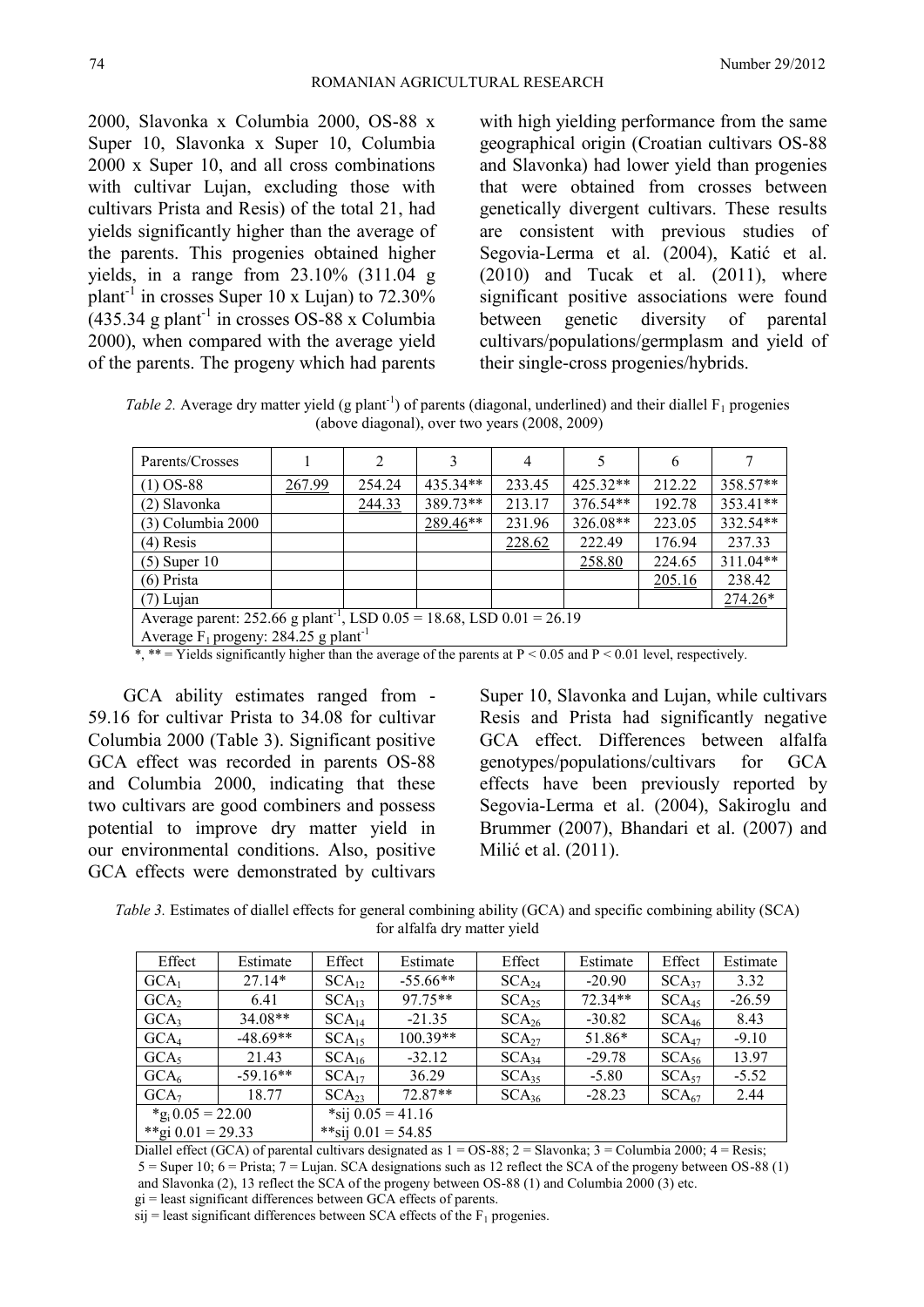The estimates of GCA effect in our study were different in magnitude compared with the results of these authors, which is probably associated with the type of population evaluated (forage yield range of parental population). Five of 21  $F_1$  progenies (OS-88 x Columbia 2000, OS-88 x Super 10, Slavonka x Columbia 2000, Slavonka x Super 10 and Slavonka x Lujan), demonstrated significant positive SCA effects, which indicates that desirable recombinations of genes were present in these crosses (Table 3). These  $F_1$ progenies were between the six highestyielding crosses in the whole experiment. The progenies OS-88 x Columbia were produced by crossing two best general combiners (significant positive GCA effects), while all other progenies were obtained by crosses low x high and/or high x low, low x low general combiners. Dry matter yield of these progenies was superior to the average yield of their parental cultivars. In most cases, negative SCA effects were found in progenies obtained from crossing combinations with the parent that had lowest yielding. Negative SCA effects were found in the crosses between OS-88 x Slavonka, Columbia x Super 10 and Super 10 x Lujan.

Significant positive values for MPH (mid-parent heterosis) and HPH (high-parent heterosis) were found in four progenies (OS-88 x Columbia 2000, OS-88 x Super 10, Slavonka x Columbia 2000, Slavonka x Super 10). These results indicate that overdominance and/or complementary partial to complete dominance and epistasis were contributing toward their performance.

The progenies OS-88 x Super 10 had highest MPH (61.47%) and HPH (58.70%) values (Table 4). All progenies which had cultivars Prista or Resis as one of the parent, as well as the progeny derived from crossing these two cultivars, demonstrated negative MPH and HPH (lowest values: -18.42% for MPH in the Resis x Prista and -22.94% for HPH in the Prista x Columbia 2000).

Negative heterosis obtained in these combinations might be the result of high non complementarity between parental cultivars and/or a stronger negative effect of genes present in both parental components. Also, low MPH and HPH values of progenies which had parents Prista or Resis reflected the fact that they were the lowest yielding cultivars in this study.

| Parents        |           |           |           | 4        |           |          |         |
|----------------|-----------|-----------|-----------|----------|-----------|----------|---------|
| $(1)$ OS-88    |           | $-0.75$   | $56.19**$ | $-5.98$  | $61.47**$ | $-10.29$ | 32.25   |
| (2) Slavonka   | $-5.13$   |           | $46.02*$  | $-9.85$  | $49.67**$ | $-14.22$ | 36.29   |
| (3) Columbia   | $50.40**$ | $34.64*$  |           | $-10.45$ | 18.95     | $-9.81$  | 17.98   |
| $(4)$ Resis    | $-12.88$  | $-12.75$  | $-19.86$  |          | $-8.70$   | $-18.42$ | $-5.60$ |
| $(5)$ Super 10 | 58.70**   | $45.49**$ | 12.65     | $-14.02$ |           | $-3.15$  | 16.69   |

(6) Prista -20.81 -21.10 -22.94 -22.60 -13.19 - -0.53 (7) Lujan | 30.74 | 28.85 | 14.88 | -13.46 | 13.40 | -13.06 | -

*Table 4.* Mid-parent heterosis (MPH, above diagonal) and high-parent heterosis (HPH, below diagonal) for dry matter yield in diallel crosses between seven alfalfa cultivars

\*, \*\* = Significant at  $P < 0.05$  and  $P < 0.01$  level, respectively

The highest yields, significant SCA effects and highest MPH and HPH values were found in the progenies OS-88 x Columbia 2000, OS-88 x Super 10, Slavonka x Columbia 2000 and Slavonka x Super 10. Our results showed that the selection based on MPH and HPH could be successful or/and useful in the choice of parental components for the improvement of alfalfa yield in our breeding programme.

A similar result was reported by Milić et al. (2010), while Bhandari et al. (2007) indicated that parent selection based strictly on MPH or HPH may sometimes be misleading, and in plant breeding programs the choice of hybrids/progenies should be based on their performance relative to commercial check cultivars, rather than their absolute or relative heterosis response.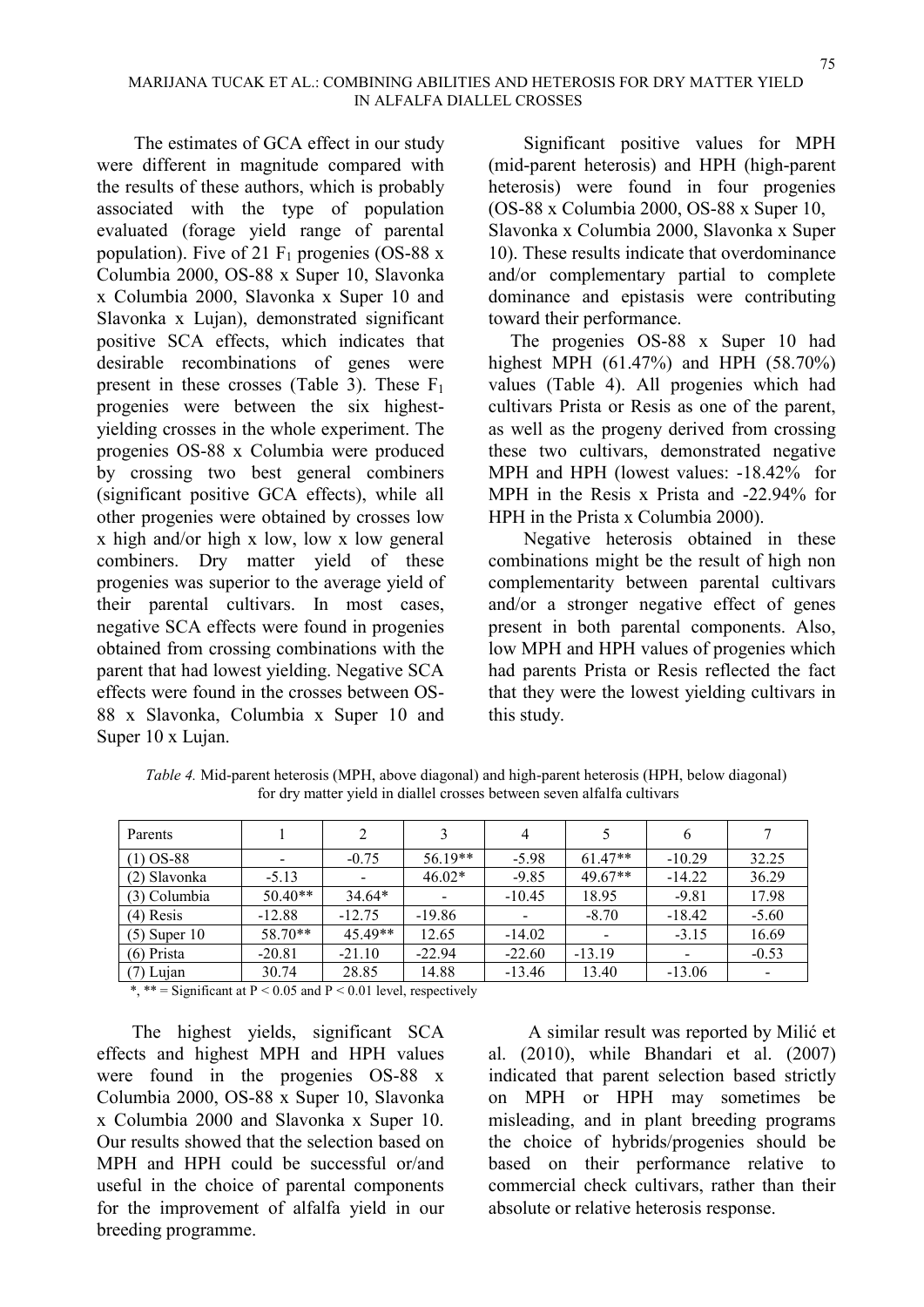#### **CONCLUSIONS**

The results of this study indicated that contributions of both GCA and SCA effects were important in explaining variation for dry matter yield between the alfalfa progenies. Development of progenies superior in yield may be possible by crossing high yielding *Medicago sativa* cultivars of different geographic origin. Five of nine highest yielding crosses had at least one parent which possessed significant positive GCA effect. These progenies were between the six highestyielding crosses in the whole experiment. The magnitude of GCA effects were four times larger than that for SCA effects, and five highest yielding crosses demonstrated significant positive SCA effects, indicating relative importance of this effects in determining yield of the progeny. The obtained results showed clearly that alfalfa yield can be improved by exploiting additive and non additive gene effects. The highest yields, significant SCA effects and highest MPH and HPH values were found in the progenies OS-88 x Columbia 2000, OS-88 x Super 10, Slavonka x Columbia 2000 and Slavonka x Super 10. Our results suggested that the selection based on MPH and HPH could be successful or/and useful in the choice of parental components for the improvement of alfalfa yield in our breeding programme.

#### *Acknowledgments*

This research was supported by the Ministry of Science, Education and Sport of the Republic of Croatia (project "Evaluation of breeding value in alfalfa (*Medicago* spp.) germplasm  $-073-0000000-3535$ ) and bilateral project (Croatia-Slovenia) "Importance and role of forage legumes in sustainable agriculture and in the environment preservation".

#### **REFERENCES**

Al Lawati, A.H., Pierce, C.A., Murray, L.W., Ray, I.M., 2010. *Combining ability and heterosis for forage yield among elite alfalfa core collection accessions with different fall dormancy responses.* Crop Science, 50: 150-158.

- Bhandari, H.S., Pierce, C.A., Murray, L.W., Ray, I.M., 2007. *Combining abilities and heterosis for forage yield among high-yielding accessions of the alfalfa core collection.* Crop Science, 47: 665-673.
- Brummer, E.C., 1999. *Capturing heterosis in forage crop cultivar development.* Crop Science, 39: 943- 954.
- Casler, M.D., Brummer, E.C., 2008. *Theoretical expected genetic gains for among-and-withinfamily selection methods in perennial forage crops.* Crop Science, 48: 890-902.
- Dudley, J.W., Busbice, T.H., Levings, III C.S., 1969. *Estimates of genetic variance in Cherokee alfalfa (Medicago sativa L.).* Crop Science, 9: 228-231.
- Griffing, B., 1956. *Concept of general and specific combining ability in relation to diallel crossing systems.* Australian Journal of Biological Sciences, 9: 463-493.
- Groose, R.W., Bingham, E.T., 1988. *Combining ability differences between isogenic diploid and tetraploid alfalfa.* Crop Science, 28: 7-10.
- Hallauer, A.R., Miranda, J.B., 1988. *Quantitative genetics in maize breeding*. Iowa State University, Ames: 337-373.
- Hill, R.R., 1983. *Heterosis in population crosses of alfalfa.* Crop Science, 23: 48-50.
- Katić, S., Milić, D., Mihailović, V., Vasiljević, S., Karagić, D., 2010. *Effects of heterosis for yield and yield components obtained by crossing divergent alfalfa populations.* Field and Vegetable Crops Research, 47: 203-208.
- Kumar, S., 2011. *Biotechnological advancements in alfalfa improvement.* Journal of Applied Genetics, 52: 111-124.
- Milić, D., Katić, S., Mikić, A., Karagić, D., 2010. *Heterotic response from a diallel analysis between cultivars of different geographic origin.* In: Huyghe C, ed. Sustainable Use of genetic Diversity in Forage and Turf Breeding. Springer, New York: 551-556.
- Milić, D., Katić, S., Karagić, D., Gvozdanović-Varga, J., Petrović, S., Boćanski, J., 2011. *Genetic control of agronomic traits in alfalfa (M. sativa ssp. sativa L.).* Euphytica, 182: 25-33.
- MSTATC, 1990. *MSTATC user guide: A microcomputer program for the design, management, and analysis of agronomic research experiments*. Michigan State University, East Lansing, MI.
- Riday, H., Brummer, E.C., 2002. *Forage yield heterosis in alfalfa.* Crop Science, 42: 716-723.
- Riday, H., Brummer, E.C., Campbell, T.A., Luth, D., Cazcarro, P.M., 2003. *Comparisons of genetic and morphological distance with heterosis between Medicago sativa subsp. sativa and subsp. falcata.* Euphytica, 131: 37-45.
- Rowe, D.E., Hill, R.R.Jr., 1981. *Inter-population improvement procedures for alfalfa.* Crop Science, 21: 392-397.